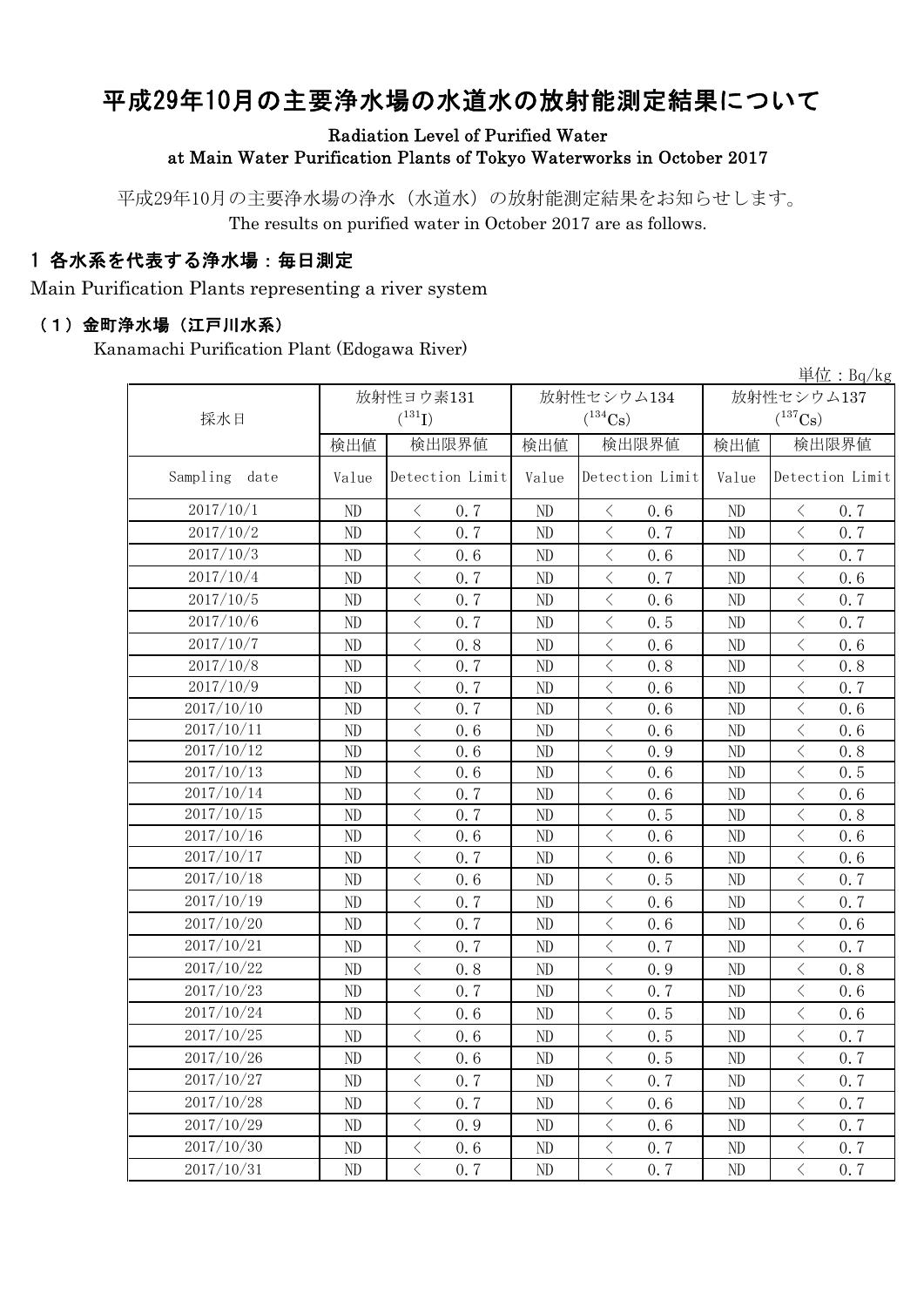### (2)朝霞浄水場 (荒川水系)

Asaka Purification Plant (Arakawa River)

単位:Bq/kg

|                  | 放射性ヨウ素131 |                                                 |          | 放射性セシウム134                                       | 放射性セシウム137 |                                                 |  |
|------------------|-----------|-------------------------------------------------|----------|--------------------------------------------------|------------|-------------------------------------------------|--|
| 採水日              |           | $(^{131}I)$                                     |          | $(^{134}Cs)$                                     |            | $(^{137}\mathrm{Cs})$                           |  |
|                  | 検出値       | 検出限界値                                           | 検出値      | 検出限界値                                            | 検出値        | 検出限界値                                           |  |
| Sampling<br>date | Value     | Detection Limit                                 | Value    | Detection Limit                                  | Value      | Detection Limit                                 |  |
| 2017/10/1        | ND        | 0.7<br>$\langle$                                | $\rm ND$ | $\langle$<br>0.7                                 | ND         | 0.6<br>$\langle$                                |  |
| 2017/10/2        | ND        | $\langle$<br>0.6                                | ND       | $\langle$<br>0.6                                 | ND         | $\langle$<br>0.6                                |  |
| 2017/10/3        | ND        | $\langle$<br>0.6                                | ND       | $\langle$<br>0.6                                 | ND         | $\,$ $\,$ $\,$<br>0.7                           |  |
| 2017/10/4        | ND        | $\big\langle$<br>0.7                            | ND       | $\langle$<br>0.6                                 | ND         | $\lt$<br>0.7                                    |  |
| 2017/10/5        | $\rm ND$  | $\, <\,$<br>0.6                                 | ND       | $\langle$<br>0.6                                 | $\rm ND$   | $\langle$<br>0.8                                |  |
| 2017/10/6        | ND        | $\, <\,$<br>0.7                                 | ND       | $\langle$<br>0.8                                 | ND         | $\, <\,$<br>0.6                                 |  |
| 2017/10/7        | ND        | $\, <\,$<br>0.8                                 | ND       | $\langle$<br>0.8                                 | ND         | $\langle$<br>0.8                                |  |
| 2017/10/8        | ND        | $\overline{\left\langle \right\rangle }$<br>0.7 | ND       | $\overline{\left\langle \right\rangle }$<br>0.7  | ND         | $\overline{\left\langle \right\rangle }$<br>0.9 |  |
| 2017/10/9        | ND        | 0.7<br>$\big\langle$                            | ND       | $\langle$<br>0.7                                 | ND         | $\, < \,$<br>0.7                                |  |
| 2017/10/10       | $\rm ND$  | $\overline{\left\langle \right\rangle }$<br>0.7 | $\rm ND$ | $\langle$<br>0.6                                 | ND         | $\langle$<br>0.7                                |  |
| 2017/10/11       | ND        | $\, <\,$<br>0.6                                 | ND       | $\langle$<br>0.5                                 | ND         | $\, <\,$<br>0.7                                 |  |
| 2017/10/12       | $\rm ND$  | $\, <\,$<br>0.6                                 | ND       | $\langle$<br>0.8                                 | ND         | $\langle$<br>0.7                                |  |
| 2017/10/13       | ND        | $\overline{\left\langle \right\rangle }$<br>0.7 | ND       | $\langle$<br>0.8                                 | ND         | $\overline{\left\langle \right\rangle }$<br>0.6 |  |
| 2017/10/14       | ND        | $\lt$<br>0.7                                    | ND       | $\lt$<br>0.6                                     | ND         | $\, < \,$<br>0.7                                |  |
| 2017/10/15       | $\rm ND$  | $\overline{\left\langle \right\rangle }$<br>0.6 | $\rm ND$ | $\langle$<br>0.8                                 | $\rm ND$   | $\langle$<br>0.8                                |  |
| 2017/10/16       | ND        | $\, <\,$<br>0.6                                 | ND       | $\langle$<br>0.6                                 | ND         | $\hspace{0.1cm}\big\langle$<br>0.6              |  |
| 2017/10/17       | $\rm ND$  | $\, <\,$<br>0.7                                 | ND       | $\langle$<br>0.6                                 | ND         | $\langle$<br>0.6                                |  |
| 2017/10/18       | ND        | $\overline{\left\langle \right\rangle }$<br>0.6 | ND       | $\overline{\left\langle \right\rangle }$<br>0.6  | ND         | $\langle$<br>0.6                                |  |
| 2017/10/19       | ND        | $\lt$<br>0.6                                    | ND       | 0.7<br>$\langle$                                 | ND         | $\lt$<br>0.6                                    |  |
| 2017/10/20       | $\rm ND$  | $\langle$<br>0.7                                | $\rm ND$ | $\langle$<br>0.8                                 | ND         | $\langle$<br>0.7                                |  |
| 2017/10/21       | ND        | $\, <\,$<br>0.7                                 | ND       | $\langle$<br>0.6                                 | ND         | $\, <\,$<br>0.6                                 |  |
| 2017/10/22       | ND        | $\, <\,$<br>0.9                                 | ND       | $\langle$<br>0.7                                 | ND         | $\langle$<br>0.7                                |  |
| 2017/10/23       | ND        | $\, <\,$<br>0.5                                 | ND       | $\overline{\left\langle \right\rangle }$<br>0.6  | ND         | $\,$ $\,$ $\,$<br>0.7                           |  |
| 2017/10/24       | ND        | $\big\langle$<br>0.6                            | ND       | 0.6<br>$\langle$                                 | ND         | $\lt$<br>0.6                                    |  |
| 2017/10/25       | $\rm ND$  | $\, <\,$<br>0.6                                 | ND       | $\langle$<br>0.6                                 | $\rm ND$   | $\overline{\left\langle \right\rangle }$<br>0.6 |  |
| 2017/10/26       | ND        | $\bigg\langle$<br>0, 7                          | $\rm ND$ | $\overline{\left\langle \right\rangle }$<br>0, 7 | ND         | $\, <\,$<br>0.6                                 |  |
| 2017/10/27       | ND        | 0.7<br>$\langle$                                | ND       | 0.6<br>$\lt$                                     | ND         | 0.9<br>$\langle$                                |  |
| 2017/10/28       | $\rm ND$  | $\bigl\langle$<br>0.7                           | ND       | $\langle$<br>0, 7                                | ND         | $\, <\,$<br>0.7                                 |  |
| 2017/10/29       | ND        | $\, \leq$<br>0.7                                | ND       | $\langle$<br>0.7                                 | ND         | $\, < \,$<br>0.9                                |  |
| 2017/10/30       | ND        | $\hspace{0.1mm}\big\langle$<br>0.7              | ND       | $\, <\,$<br>0.6                                  | ND         | $\, \big\langle \,$<br>0.7                      |  |
| 2017/10/31       | ND        | $\langle$<br>0, 7                               | ND       | $\langle$<br>0.6                                 | ND         | $\langle$<br>0, 7                               |  |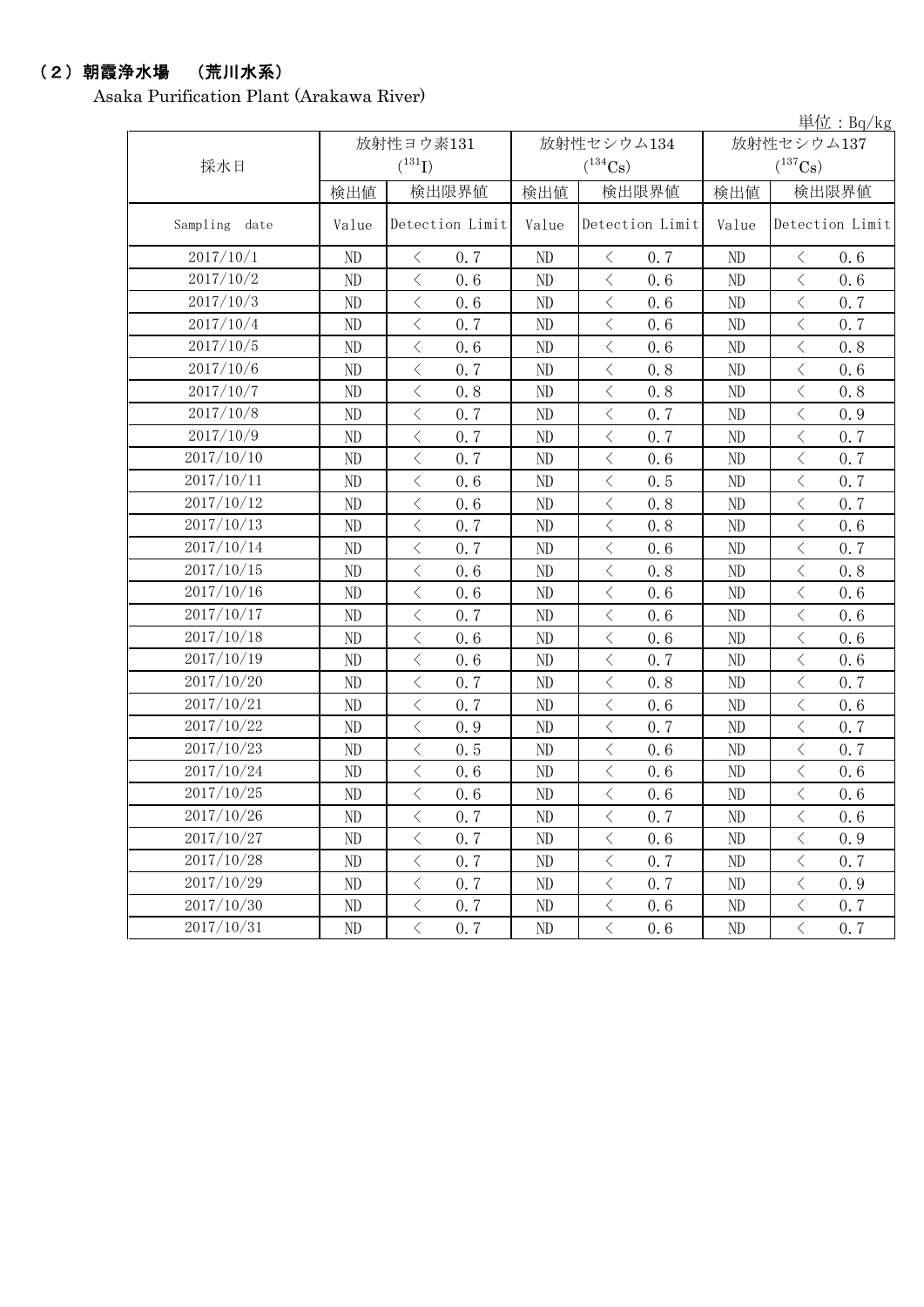# (3)小作浄水場 (多摩川水系)

Ozaku Purification Plant (Tamagawa River)

単位:Bq/kg

|               | 放射性ヨウ素131 |                                                                                                                                                                                                                                                                                                                                                                                                                                                                                                                                                                                                                                                                                           |          | 放射性セシウム134                                      | 放射性セシウム137 |                                                 |  |
|---------------|-----------|-------------------------------------------------------------------------------------------------------------------------------------------------------------------------------------------------------------------------------------------------------------------------------------------------------------------------------------------------------------------------------------------------------------------------------------------------------------------------------------------------------------------------------------------------------------------------------------------------------------------------------------------------------------------------------------------|----------|-------------------------------------------------|------------|-------------------------------------------------|--|
| 採水日           |           | $(^{131}I)$                                                                                                                                                                                                                                                                                                                                                                                                                                                                                                                                                                                                                                                                               |          | $(^{134}Cs)$                                    |            | $(^{137}\mathrm{Cs})$                           |  |
|               | 検出値       | 検出限界値                                                                                                                                                                                                                                                                                                                                                                                                                                                                                                                                                                                                                                                                                     | 検出値      | 検出限界値                                           | 検出値        | 検出限界値                                           |  |
| Sampling date | Value     | Detection Limit<br>Value                                                                                                                                                                                                                                                                                                                                                                                                                                                                                                                                                                                                                                                                  |          | Detection Limit                                 | Value      | Detection Limit                                 |  |
| 2017/10/1     | ND        | 0.7<br>$\lt$                                                                                                                                                                                                                                                                                                                                                                                                                                                                                                                                                                                                                                                                              | ND       | $\langle$<br>0.7                                | ND         | 0.7<br>$\lt$                                    |  |
| 2017/10/2     | ND        | 0.7<br>$\langle$                                                                                                                                                                                                                                                                                                                                                                                                                                                                                                                                                                                                                                                                          | ND       | 0.5<br>$\langle$                                | ND         | $\lt$<br>0.6                                    |  |
| 2017/10/3     | ND        | $\langle$<br>0.6                                                                                                                                                                                                                                                                                                                                                                                                                                                                                                                                                                                                                                                                          | $\rm ND$ | $\overline{\left\langle \right\rangle }$<br>0.6 | ND         | $\langle$<br>0.7                                |  |
| 2017/10/4     | ND        | $\, <\,$<br>0.6                                                                                                                                                                                                                                                                                                                                                                                                                                                                                                                                                                                                                                                                           | ND       | $\langle$<br>0.7                                | ND         | $\, <\,$<br>0.8                                 |  |
| 2017/10/5     | ND        | $\lt$<br>0.7                                                                                                                                                                                                                                                                                                                                                                                                                                                                                                                                                                                                                                                                              | ND       | $\langle$<br>0.6                                | ND         | $\langle$<br>0.7                                |  |
| 2017/10/6     | ND        | $\, <\,$<br>0.6                                                                                                                                                                                                                                                                                                                                                                                                                                                                                                                                                                                                                                                                           | ND       | $\langle$<br>0.6                                | ND         | $\,$ $\,$ $\,$<br>0.7                           |  |
| 2017/10/7     | ND        | $\, \leq$<br>0.8                                                                                                                                                                                                                                                                                                                                                                                                                                                                                                                                                                                                                                                                          | ND       | 0.6<br>$\langle$                                | ND         | $\lt$<br>0.7                                    |  |
| 2017/10/8     | ND        | $\langle$<br>0.7                                                                                                                                                                                                                                                                                                                                                                                                                                                                                                                                                                                                                                                                          | ND       | $\langle$<br>0.7                                | ND         | $\overline{\left\langle \right\rangle }$<br>0.7 |  |
| 2017/10/9     | ND        | $\overline{\left\langle \right\rangle }$<br>0.6                                                                                                                                                                                                                                                                                                                                                                                                                                                                                                                                                                                                                                           | ND       | $\langle$<br>0.6                                | ND         | $\, <\,$<br>0.6                                 |  |
| 2017/10/10    | ND        | $\langle$<br>0.6                                                                                                                                                                                                                                                                                                                                                                                                                                                                                                                                                                                                                                                                          | ND       | 0.7<br>$\langle$                                | ND         | 0.6<br>$\langle$                                |  |
| 2017/10/11    | ND        | $\, <\,$<br>0.8                                                                                                                                                                                                                                                                                                                                                                                                                                                                                                                                                                                                                                                                           | ND       | $\langle$<br>0.8                                | ND         | $\langle$<br>0.8                                |  |
| 2017/10/12    | ND        | $\mathord{\langle}$<br>0.7                                                                                                                                                                                                                                                                                                                                                                                                                                                                                                                                                                                                                                                                | ND       | $\langle$<br>0.7                                | ND         | $\lt$<br>0.9                                    |  |
| 2017/10/13    | ND        | $\langle$<br>0.6                                                                                                                                                                                                                                                                                                                                                                                                                                                                                                                                                                                                                                                                          | ND       | $\langle$<br>0.6                                | ND         | $\langle$<br>0.6                                |  |
| 2017/10/14    | ND        | $\, <\,$<br>0.8                                                                                                                                                                                                                                                                                                                                                                                                                                                                                                                                                                                                                                                                           | ND       | $\langle$<br>0.6                                | ND         | $\langle$<br>0.7                                |  |
| 2017/10/15    | $\rm ND$  | $\lt$<br>0.8                                                                                                                                                                                                                                                                                                                                                                                                                                                                                                                                                                                                                                                                              | ND       | $\langle$<br>0.7                                | ND         | $\langle$<br>0.8                                |  |
| 2017/10/16    | ND        | $\, <\,$<br>0.7                                                                                                                                                                                                                                                                                                                                                                                                                                                                                                                                                                                                                                                                           | ND       | $\langle$<br>0.6                                | ND         | $\langle$<br>0.6                                |  |
| 2017/10/17    | ND        | $\lt$<br>0.6                                                                                                                                                                                                                                                                                                                                                                                                                                                                                                                                                                                                                                                                              | ND       | $\langle$<br>0.4                                | ND         | $\lt$<br>0.6                                    |  |
| 2017/10/18    | ND        | $\langle$<br>0.7                                                                                                                                                                                                                                                                                                                                                                                                                                                                                                                                                                                                                                                                          | $\rm ND$ | $\langle$<br>0.5                                | ND         | $\overline{\left\langle \right\rangle }$<br>0.7 |  |
| 2017/10/19    | ND        | $\langle$<br>0.5                                                                                                                                                                                                                                                                                                                                                                                                                                                                                                                                                                                                                                                                          | ND       | $\langle$<br>0.8                                | ND         | $\overline{\left\langle \right\rangle }$<br>0.6 |  |
| 2017/10/20    | ND        | $\mathord{\langle}$<br>0.7                                                                                                                                                                                                                                                                                                                                                                                                                                                                                                                                                                                                                                                                | ND       | $\langle$<br>0.7                                | ND         | $\lt$<br>0.7                                    |  |
| 2017/10/21    | ND        | $\lt$<br>0.6                                                                                                                                                                                                                                                                                                                                                                                                                                                                                                                                                                                                                                                                              | ND       | $\langle$<br>0.7                                | ND         | $\langle$<br>0.5                                |  |
| 2017/10/22    | $\rm ND$  | $\overline{\left\langle \right. }% ,\left\langle \overline{\left\langle \right. }\right\rangle _{0}\right\langle \left. \overline{\left\langle \right. }\right\rangle _{0}\left\langle \overline{\left\langle \right. }\right\rangle _{0}\left\langle \overline{\left\langle \right. }\right\rangle _{0}\left\langle \overline{\left\langle \right. }\right\rangle _{0}\left\langle \overline{\left\langle \right. }\right\rangle _{0}\left\langle \overline{\left\langle \right. }\right\rangle _{0}\left\langle \overline{\left\langle \right. }\right\rangle _{0}\left\langle \overline{\left\langle \right. }\right\rangle _{0}\left\langle \overline{\left\langle \right. }\$<br>0.7 | ND       | $\overline{\left\langle \right\rangle }$<br>0.7 | ND         | $\hspace{0.1cm}\big\langle$<br>0.6              |  |
| 2017/10/23    | ND        | 0.7<br>$\lt$                                                                                                                                                                                                                                                                                                                                                                                                                                                                                                                                                                                                                                                                              | ND       | 0.7<br>$\langle$                                | ND         | $\langle$<br>0.7                                |  |
| 2017/10/24    | ND        | $\langle$<br>0.7                                                                                                                                                                                                                                                                                                                                                                                                                                                                                                                                                                                                                                                                          | ND       | $\overline{\left\langle \right\rangle }$<br>0.7 | ND         | $\langle$<br>0.7                                |  |
| 2017/10/25    | ND        | $\, \leq$<br>0.6                                                                                                                                                                                                                                                                                                                                                                                                                                                                                                                                                                                                                                                                          | ND       | $\langle$<br>0.7                                | ND         | $\langle$<br>0, 6                               |  |
| 2017/10/26    | ND        | $\langle$<br>0.6                                                                                                                                                                                                                                                                                                                                                                                                                                                                                                                                                                                                                                                                          | ND       | $\langle$<br>0.6                                | ND         | 0.7<br>$\lt$                                    |  |
| 2017/10/27    | ND        | $\, \leq$<br>0.7                                                                                                                                                                                                                                                                                                                                                                                                                                                                                                                                                                                                                                                                          | ND       | $\langle$<br>0.7                                | ND         | $\langle$<br>0.6                                |  |
| 2017/10/28    | ND        | $\, <\,$<br>0.7                                                                                                                                                                                                                                                                                                                                                                                                                                                                                                                                                                                                                                                                           | ND       | $\langle$<br>0.7                                | ND         | $\langle$<br>0.7                                |  |
| 2017/10/29    | ND        | $\, \big\langle \,$<br>0.7                                                                                                                                                                                                                                                                                                                                                                                                                                                                                                                                                                                                                                                                | ND       | $\langle$<br>0.9                                | ND         | $\langle$<br>0.8                                |  |
| 2017/10/30    | ND        | $\langle$<br>0, 7                                                                                                                                                                                                                                                                                                                                                                                                                                                                                                                                                                                                                                                                         | ND       | $\langle$<br>0.6                                | ND         | $\bigl\langle$<br>0.6                           |  |
| 2017/10/31    | $\rm ND$  | $\bigl\langle$<br>0, 7                                                                                                                                                                                                                                                                                                                                                                                                                                                                                                                                                                                                                                                                    | ND       | $\lt$<br>0.4                                    | ND         | $\, \big\langle \,$<br>0.7                      |  |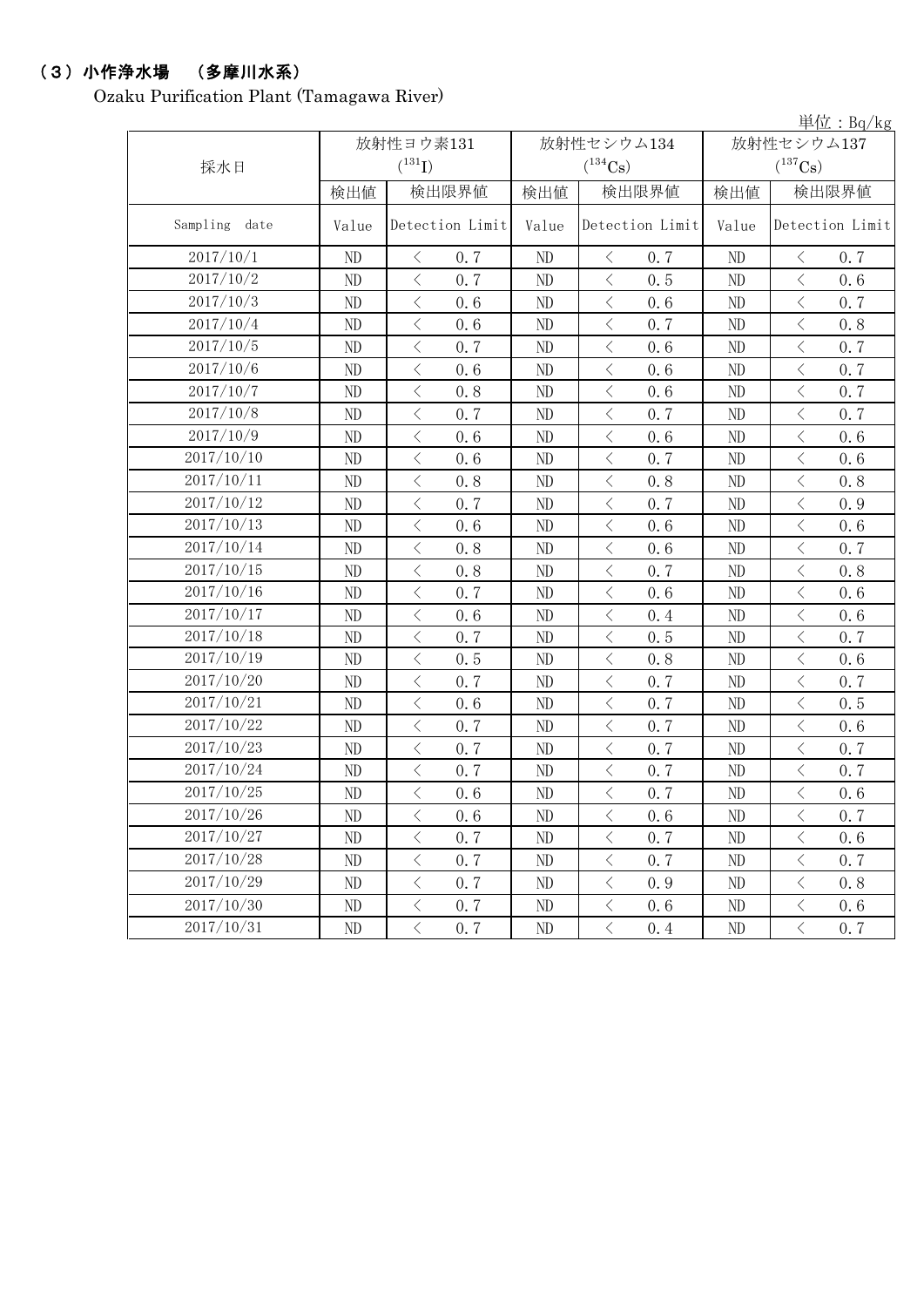# (4)東村山浄水場 (多摩川・荒川水系)

Higashi-murayama Purification Plant (Tamagawa・Arakawa River)

|                  |           |                             |          |                  |            | 単位: $Bq/kg$           |  |
|------------------|-----------|-----------------------------|----------|------------------|------------|-----------------------|--|
|                  | 放射性ヨウ素131 |                             |          | 放射性セシウム134       | 放射性セシウム137 |                       |  |
| 採水日              |           | $(^{131}I)$<br>$(^{134}Cs)$ |          |                  |            | $(^{137}\mathrm{Cs})$ |  |
|                  | 検出値       | 検出限界値                       | 検出値      | 検出限界値            | 検出値        | 検出限界値                 |  |
| Sampling<br>date | Value     | Detection Limit             | Value    | Detection Limit  | Value      | Detection Limit       |  |
| 2017/10/1        | ND        | 0.7<br>$\langle$            | ND       | 0.7<br>$\lt$     | ND         | 0.6<br>$\langle$      |  |
| 2017/10/2        | ND        | $\lt$<br>0.6                | ND       | $\langle$<br>0.7 | ND         | $\langle$<br>0.6      |  |
| 2017/10/3        | ND        | $\, <\,$<br>0.7             | ND       | $\langle$<br>0.7 | ND         | $\langle$<br>0.7      |  |
| 2017/10/4        | ND        | $\lt$<br>0.7                | $\rm ND$ | $\langle$<br>0.7 | ND         | $\langle$<br>0.7      |  |
| 2017/10/5        | ND        | $\langle$<br>0.8            | $\rm ND$ | $\langle$<br>0.7 | ND         | $\langle$<br>0.9      |  |
| 2017/10/6        | ND        | $\lt$<br>0.7                | ND       | $\langle$<br>0.8 | ND         | $\langle$<br>0.6      |  |
| 2017/10/7        | ND        | 0.8<br>$\lt$                | $\rm ND$ | $\langle$<br>0.6 | ND         | 0.7<br>$\langle$      |  |
| 2017/10/8        | ND        | $\, <\,$<br>0.5             | ND       | $\langle$<br>0.6 | ND         | $\langle$<br>0.7      |  |
| 2017/10/9        | ND        | $\lt$<br>0.6                | $\rm ND$ | $\langle$<br>0.7 | ND         | $\langle$<br>0.8      |  |
| 2017/10/10       | ND        | $\langle$<br>0.6            | $\rm ND$ | $\langle$<br>0.6 | ND         | $\langle$<br>0.7      |  |
| 2017/10/11       | ND        | $\lt$<br>0.7                | $\rm ND$ | $\langle$<br>0.6 | ND         | $\langle$<br>0.7      |  |
| 2017/10/12       | ND        | $\langle$<br>0.7            | $\rm ND$ | $\langle$<br>0.7 | ND         | $\lt$<br>0.8          |  |
| 2017/10/13       | ND        | $\langle$<br>0.6            | ND       | $\langle$<br>0.7 | ND         | $\langle$<br>0.5      |  |
| 2017/10/14       | ND        | $\lt$<br>0.8                | $\rm ND$ | $\langle$<br>0.6 | ND         | $\langle$<br>0.9      |  |
| 2017/10/15       | ND        | $\langle$<br>0.7            | $\rm ND$ | $\langle$<br>0.6 | ND         | $\langle$<br>0.7      |  |
| 2017/10/16       | ND        | $\lt$<br>0.6                | ND       | $\langle$<br>0.7 | ND         | $\langle$<br>0.8      |  |
| 2017/10/17       | ND        | 0.6<br>$\langle$            | $\rm ND$ | $\langle$<br>0.7 | ND         | $\langle$<br>0.8      |  |
| 2017/10/18       | ND        | $\, <\,$<br>0.7             | $\rm ND$ | $\langle$<br>0.5 | ND         | $\langle$<br>0.8      |  |
| 2017/10/19       | ND        | $\, <\,$<br>0.8             | ND       | $\langle$<br>0.6 | ND         | $\langle$<br>0.7      |  |
| 2017/10/20       | ND        | $\langle$<br>0.6            | ND       | $\langle$<br>0.5 | ND         | $\langle$<br>0.6      |  |
| 2017/10/21       | ND        | $\langle$<br>0.8            | ND       | $\langle$<br>0.7 | ND         | $\langle$<br>0.7      |  |
| 2017/10/22       | ND        | $\lt$<br>0.7                | ND       | $\langle$<br>0.6 | ND         | $\lt$<br>0.7          |  |
| 2017/10/23       | ND        | 0.7<br>$\lt$                | ND       | $\langle$<br>0.7 | ND         | $\langle$<br>0.8      |  |
| 2017/10/24       | ND        | $\lt$<br>0.6                | ND       | $\langle$<br>0.7 | ND         | $\langle$<br>0.7      |  |
| 2017/10/25       | ND        | $\lt$<br>0.7                | ND       | $\langle$<br>0.6 | ND         | $\langle$<br>0.6      |  |
| 2017/10/26       | ND        | $\lt$<br>0.6                | $\rm ND$ | $\langle$<br>0.7 | ND         | 0.7<br>$\langle$      |  |
| 2017/10/27       | ND        | $\langle$<br>0.7            | ND       | $\langle$<br>0.7 | $\rm ND$   | $\langle$<br>0.7      |  |
| 2017/10/28       | ND        | $\lt$<br>0.7                | ND       | $\langle$<br>0.6 | ND         | $\langle$<br>0.7      |  |
| 2017/10/29       | ND        | $\langle$<br>0.8            | ND       | $\langle$<br>0.8 | ND         | $\langle$<br>0.7      |  |
| 2017/10/30       | ND        | $\lt$<br>0, 8               | ND       | $\lt$<br>0.5     | ND         | $\langle$<br>0, 7     |  |
| 2017/10/31       | ND        | $\langle$<br>0.6            | ND       | $\langle$<br>0.6 | ND         | $\langle$<br>0, 7     |  |
|                  |           |                             |          |                  |            |                       |  |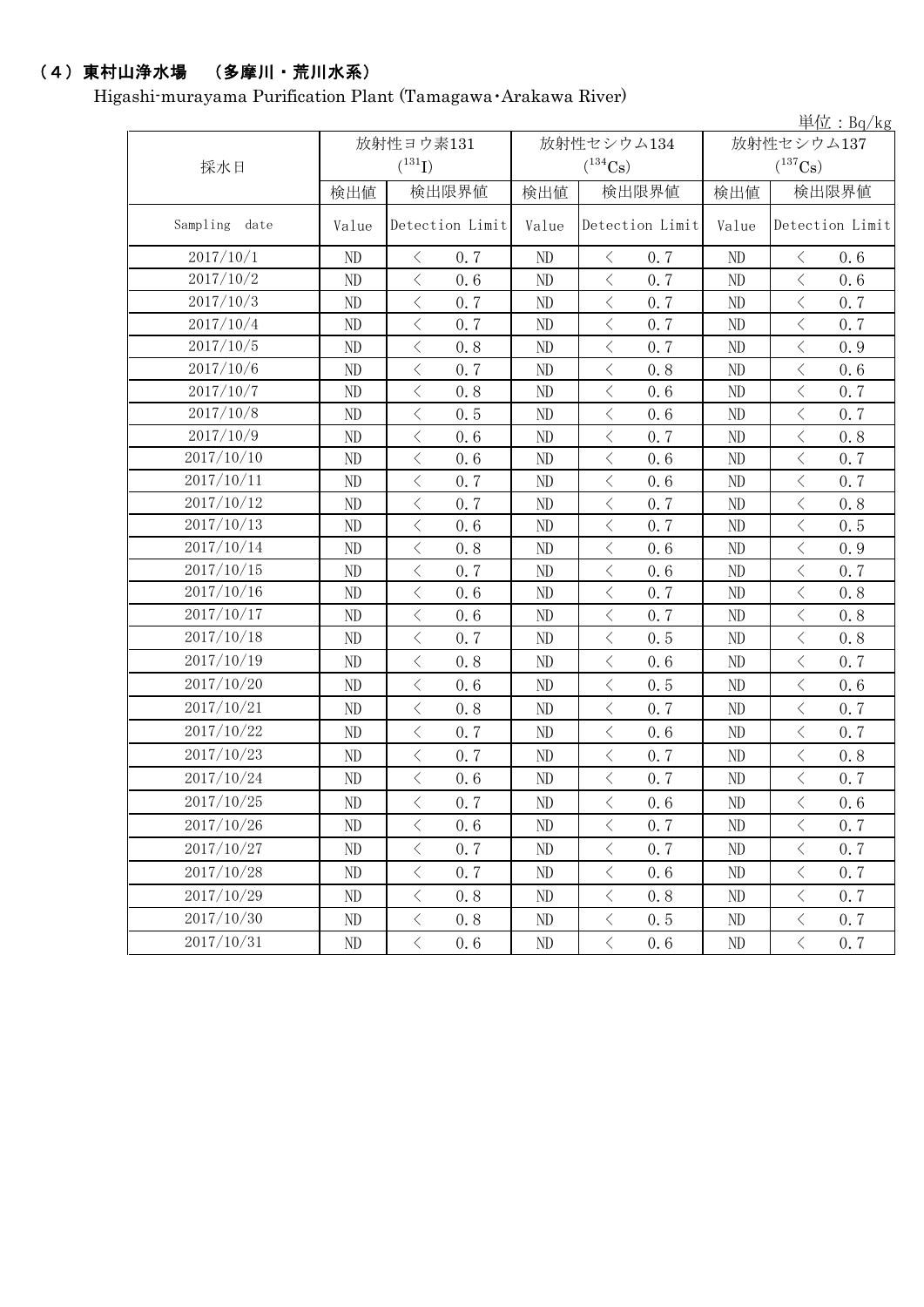# (5)長沢浄水場 (相模川水系)

Nagasawa Purification Plant (Sagamigawa River)

単位:Bq/kg

|               | 放射性ヨウ素131 |                                                 |                          | 放射性セシウム134                                      | 放射性セシウム137 |                                                 |  |
|---------------|-----------|-------------------------------------------------|--------------------------|-------------------------------------------------|------------|-------------------------------------------------|--|
| 採水日           |           | $(^{131}I)$                                     |                          | $(^{134}Cs)$                                    |            | $(^{137}\mathrm{Cs})$                           |  |
|               | 検出値       | 検出限界値                                           | 検出値                      | 検出限界値                                           | 検出値        | 検出限界値                                           |  |
| Sampling date | Value     | Detection Limit                                 | Detection Limit<br>Value |                                                 | Value      | Detection Limit                                 |  |
| 2017/10/1     | ND        | $\langle$<br>0.7                                | ND                       | $\langle$<br>0.7                                | ND         | $\langle$<br>0.6                                |  |
| 2017/10/2     | ND        | $\langle$<br>0.7                                | ND                       | $\langle$<br>0.8                                | ND         | $\langle$<br>0.8                                |  |
| 2017/10/3     | ND        | $\langle$<br>0.7                                | ND                       | $\langle$<br>0.8                                | ND         | $\langle$<br>0.8                                |  |
| 2017/10/4     | ND        | 0.7<br>$\, <\,$                                 | ND                       | $\langle$<br>0.7                                | ND         | $\langle$<br>0.7                                |  |
| 2017/10/5     | ND        | $\,$ $\,$ $\,$<br>0.7                           | ND                       | $\overline{\left\langle \right\rangle }$<br>0.7 | ND         | $\overline{\left\langle \right\rangle }$<br>0.8 |  |
| 2017/10/6     | $\rm ND$  | $\overline{\left\langle \right\rangle }$<br>0.6 | ND                       | $\langle$<br>0.7                                | ND         | $\lt$<br>0.6                                    |  |
| 2017/10/7     | $\rm ND$  | 0.8<br>$\langle$                                | ND                       | $\overline{\left\langle \right\rangle }$<br>0.7 | ND         | $\langle$<br>0.6                                |  |
| 2017/10/8     | ND        | $\langle$<br>0.8                                | ND                       | $\overline{\left\langle \right\rangle }$<br>0.7 | ND         | $\overline{\left\langle \right\rangle }$<br>0.7 |  |
| 2017/10/9     | ND        | $\,$ $\,$ $\,$<br>0.6                           | ND                       | $\overline{\left\langle \right\rangle }$<br>0.8 | ND         | $\overline{\left\langle \right\rangle }$<br>0.7 |  |
| 2017/10/10    | ND        | $\overline{\left\langle \right\rangle }$<br>0.6 | ND                       | $\overline{\langle}$<br>0.7                     | ND         | $\overline{\left\langle \right\rangle }$<br>0.7 |  |
| 2017/10/11    | $\rm ND$  | $\lt$<br>0.6                                    | ND                       | $\langle$<br>0.7                                | ND         | $\langle$<br>0.6                                |  |
| 2017/10/12    | $\rm ND$  | $\langle$<br>0.6                                | ND                       | $\langle$<br>0.7                                | ND         | $\langle$<br>0.6                                |  |
| 2017/10/13    | ND        | $\langle$<br>0.6                                | ND                       | $\langle$<br>0.6                                | ND         | $\overline{\left\langle \right\rangle }$<br>0.7 |  |
| 2017/10/14    | ND        | $\langle$<br>0.8                                | $\rm ND$                 | $\langle$<br>0.6                                | $\rm ND$   | $\langle$<br>0.6                                |  |
| 2017/10/15    | ND        | $\, \leq$<br>0.8                                | ND                       | 0.8<br>$\langle$                                | ND         | $\langle$<br>0.6                                |  |
| 2017/10/16    | $\rm ND$  | $\, <\,$<br>0.6                                 | ND                       | $\langle$<br>0.7                                | ND         | $\lt$<br>0.6                                    |  |
| 2017/10/17    | $\rm ND$  | $\lt$<br>0.6                                    | $\rm ND$                 | $\langle$<br>0.6                                | $\rm ND$   | $\lt$<br>0.5                                    |  |
| 2017/10/18    | $\rm ND$  | $\lt$<br>0.6                                    | ND                       | $\langle$<br>0.6                                | ND         | $\overline{\left\langle \right\rangle }$<br>0.7 |  |
| 2017/10/19    | ND        | 0.6<br>$\langle$                                | ND                       | $\langle$<br>0.5                                | ND         | $\overline{\left\langle \right\rangle }$<br>0.7 |  |
| 2017/10/20    | ND        | $\langle$<br>0.7                                | ND                       | $\overline{\left\langle \right\rangle }$<br>0.7 | $\rm ND$   | $\overline{\left\langle \right\rangle }$<br>0.7 |  |
| 2017/10/21    | ND        | $\overline{\left\langle \right\rangle }$<br>0.7 | ND                       | $\overline{\left\langle \right\rangle }$<br>0.6 | ND         | $\overline{\left\langle \right\rangle }$<br>0.7 |  |
| 2017/10/22    | ND        | $\overline{\left\langle \right\rangle }$<br>0.8 | ND                       | $\overline{\left\langle \right\rangle }$<br>0.7 | ND         | $\overline{\left\langle \right\rangle }$<br>0.7 |  |
| 2017/10/23    | ND        | $\overline{\left\langle \right\rangle }$<br>0.7 | ND                       | $\overline{\left\langle \right\rangle }$<br>0.8 | ND         | $\overline{\left\langle \right\rangle }$<br>0.7 |  |
| 2017/10/24    | ND        | $\overline{\left\langle \right\rangle }$<br>0.7 | ND                       | $\overline{\left\langle \right\rangle }$<br>0.6 | ND         | $\overline{\left\langle \right\rangle }$<br>0.6 |  |
| 2017/10/25    | ND        | $\overline{\left\langle \right\rangle }$<br>0.6 | ND                       | $\overline{\left\langle \right\rangle }$<br>0.7 | ND         | $\overline{\left\langle \right\rangle }$<br>0.8 |  |
| 2017/10/26    | ND        | $\overline{\left\langle \right\rangle }$<br>0.7 | ND                       | $\overline{\left\langle \right\rangle }$<br>0.8 | ND         | $\overline{\left\langle \right\rangle }$<br>0.7 |  |
| 2017/10/27    | $\rm ND$  | 0.8<br>$\lt$                                    | ND                       | $\lt$<br>0.7                                    | ND         | $\langle$<br>0.7                                |  |
| 2017/10/28    | $\rm ND$  | $\lt$<br>0.8                                    | ND                       | $\overline{\left\langle \right\rangle }$<br>0.6 | ND         | $\langle$<br>0.7                                |  |
| 2017/10/29    | $\rm ND$  | 0.7<br>$\, <\,$                                 | $\rm ND$                 | $\langle$<br>0.6                                | $\rm ND$   | $\lt$<br>0.8                                    |  |
| 2017/10/30    | $\rm ND$  | $\, <\,$<br>0.7                                 | ND                       | $\langle$<br>0.6                                | ND         | $\langle$<br>0.7                                |  |
| 2017/10/31    | ND        | $\overline{\left\langle \right\rangle }$<br>0.7 | ND                       | $\langle$<br>0.7                                | ND         | $\lt$<br>0.8                                    |  |